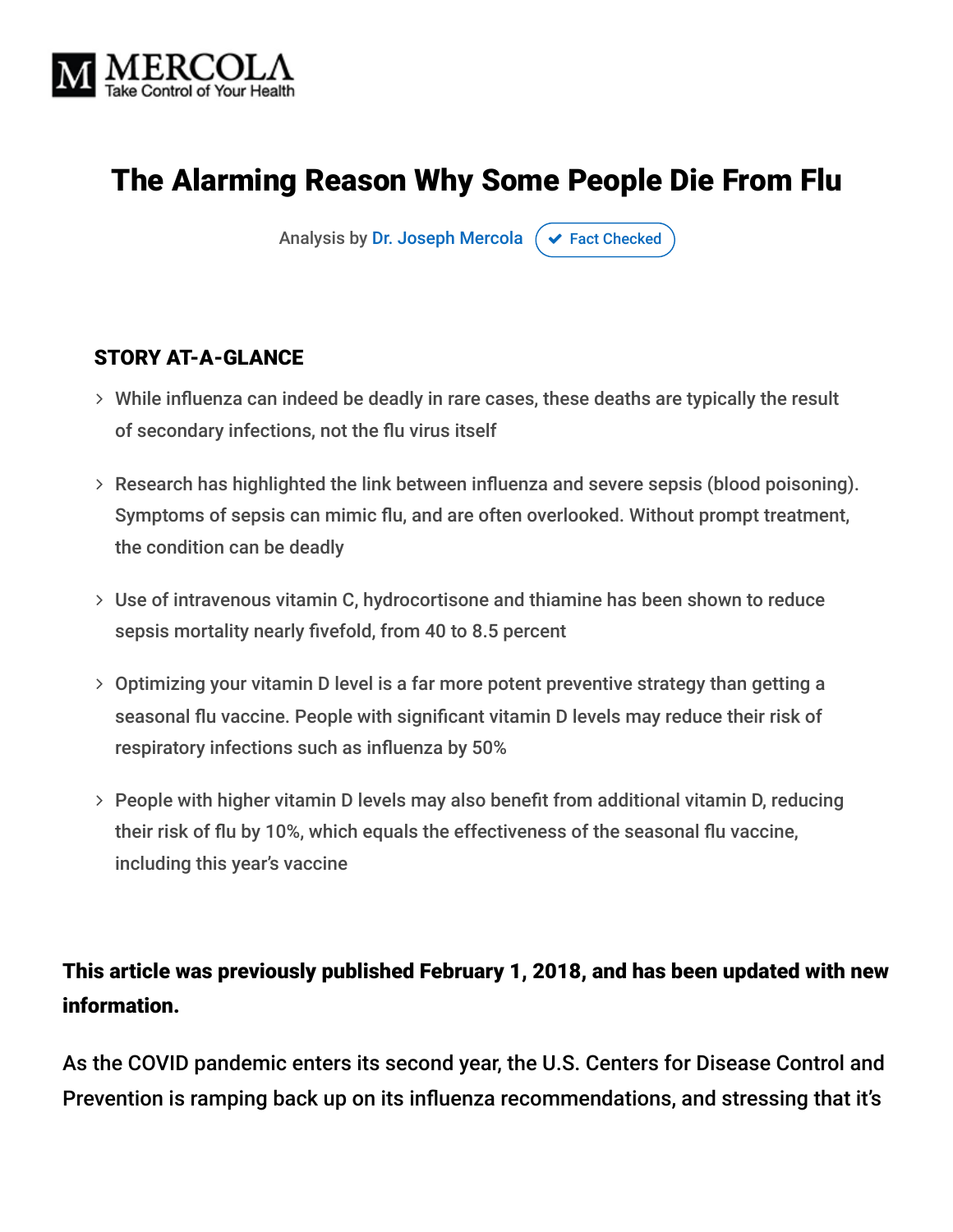important to get a flu vaccine along with your COVID shots and boosters.<sup>1</sup> The CDC is urging everyone aged 6 months and older to get a flu shot, with rare exceptions. 2

During the height of the pandemic, influenza cases appeared to drop or nearly disappear, but with the 2021-2022 flu season, more flu cases are being reported. By the end of December 2021, the CDC reported that two children had already died of flu, and that flu hospitalizations were rising quickly. $^{\text{3}}$  But how many deaths and hospitalizations are actually due to flu?

# Many Flu 'Deaths' Are Actually From Secondary Infections

While influenza can indeed be deadly in rare cases, what most health experts fail to tell you is that these deaths are typically the result of secondary infections, not the flu virus itself. Importantly, research has highlighted the link between influenza and severe sepsis — a progressive disease process initiated by an aggressive, dysfunctional immune response to an infection in the bloodstream (which is why it's sometimes referred to as blood poisoning).

Symptoms of sepsis are often overlooked, even by health professionals, and without prompt treatment, the condition can be deadly. Not only that, sepsis also goes hand in hand with COVID-19 infection, particularly in patients in intensive care with COVID. 4

Unfortunately, conventional treatments often fail, and most hospitals have yet to embrace the use of intravenous (IV) vitamin C, hydrocortisone and thiamine, $^5$  which has been shown to reduce sepsis mortality from 40% to a mere 8.5%. 6,7

#### How Influenza May Cause Lethal Sepsis

A decade and more ago, severe sepsis was generally associated with bacterial infections, but by 2013, viral infections like flu, and now COVID, had become a prominent cause of sepsis.<sup>8</sup> To complicate matter even more, as noted in the video above, some sepsis symptoms also resemble influenza, which can lead to tragedy. The video offers guidelines on how to tell the difference between the two.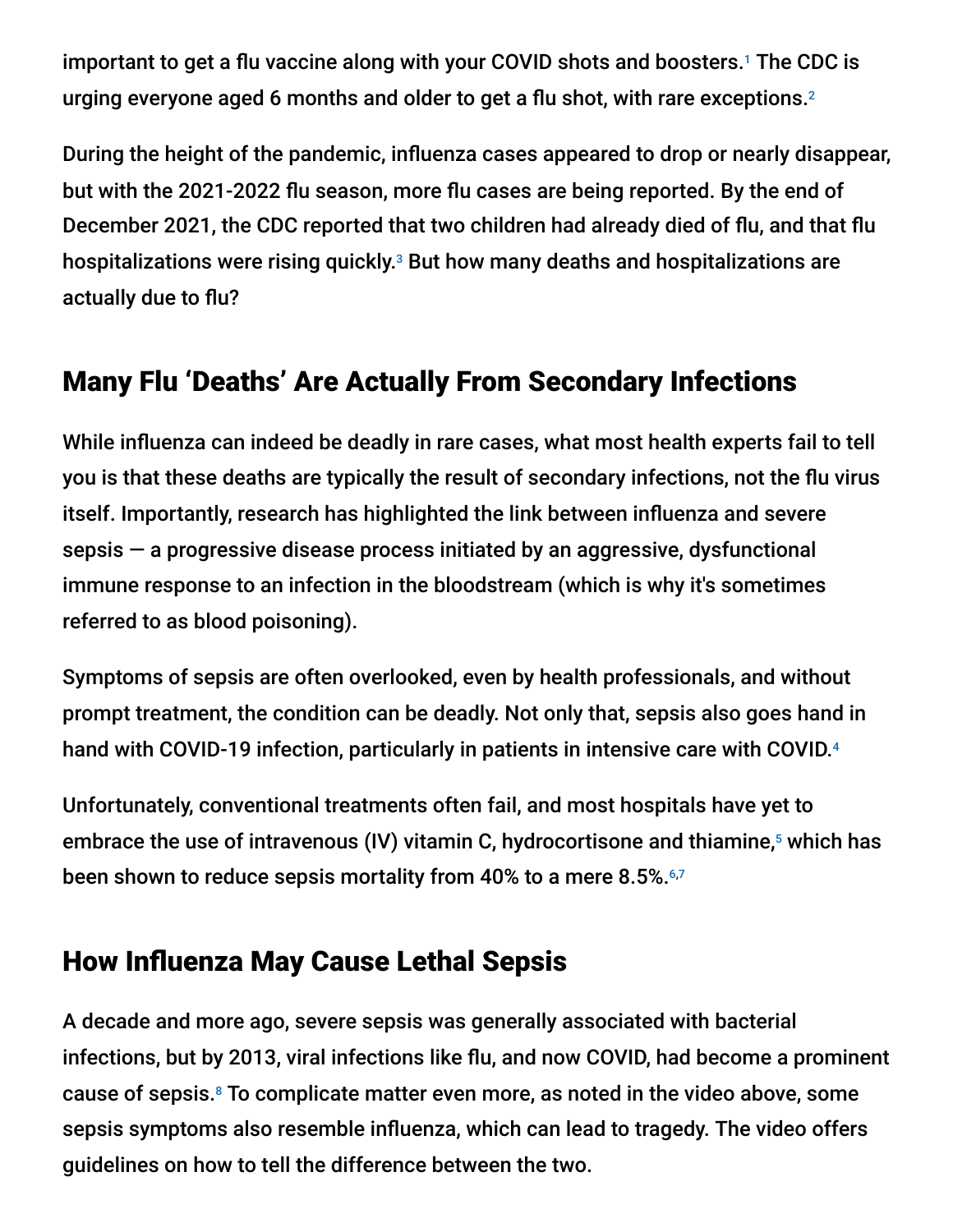Sepsis, without doubt, requires immediate medical attention, whereas most people will successfully recover from the flu with a few days to a week of bedrest and fluids. Just how influenza can lead to sepsis is a somewhat complex affair, described as follows: 9

*"Regardless of the etiologic agent, the inflammatory response is highly interconnected with infection. In the initial response to an infection, severe sepsis is characterized by a pro-inflammatory state, while a progression to an anti-inflammatory state develops and favors secondary infections …*

*In the predominant pro-inflammatory state, Th1 cells activated by microorganisms increase transcription of pro-inflammatory cytokines such as tumor necrosis factor (TNF-α), interferon-γ (INF-γ), and interleukin-2 (IL-2).*

*[C]ytokines … released from endothelial cells and subsequently from macrophages can induce lymphocyte activation and infiltration at the sites of infection and will exert direct antiviral effects. Subsequently, with the shift toward an anti-inflammatory state, activated Th2 cells secrete interleukin-4 (IL-4) and interleukin-10 (IL-10).*

*In certain situations, T cells can become anergic, failing to proliferate and produce cytokines. Type I IFN has a potent anti-influenza virus activity; it induces transcription of several interferon stimulated genes, which in turn restrict viral replication. However, influenza virus developed several mechanisms to evade IFN response …*

*Viral infections such as the influenza virus can also trigger deregulation of the innate immune system with excessive cytokines release and potential harmful consequences. An abnormal immune response to influenza can lead to endothelial damage … deregulation of coagulation, and the consequent alteration of microvascular permeability, tissue edema, and shock."*

#### Signs and Symptoms of Sepsis

Common signs and symptoms of sepsis to watch out for include:<sup>10</sup>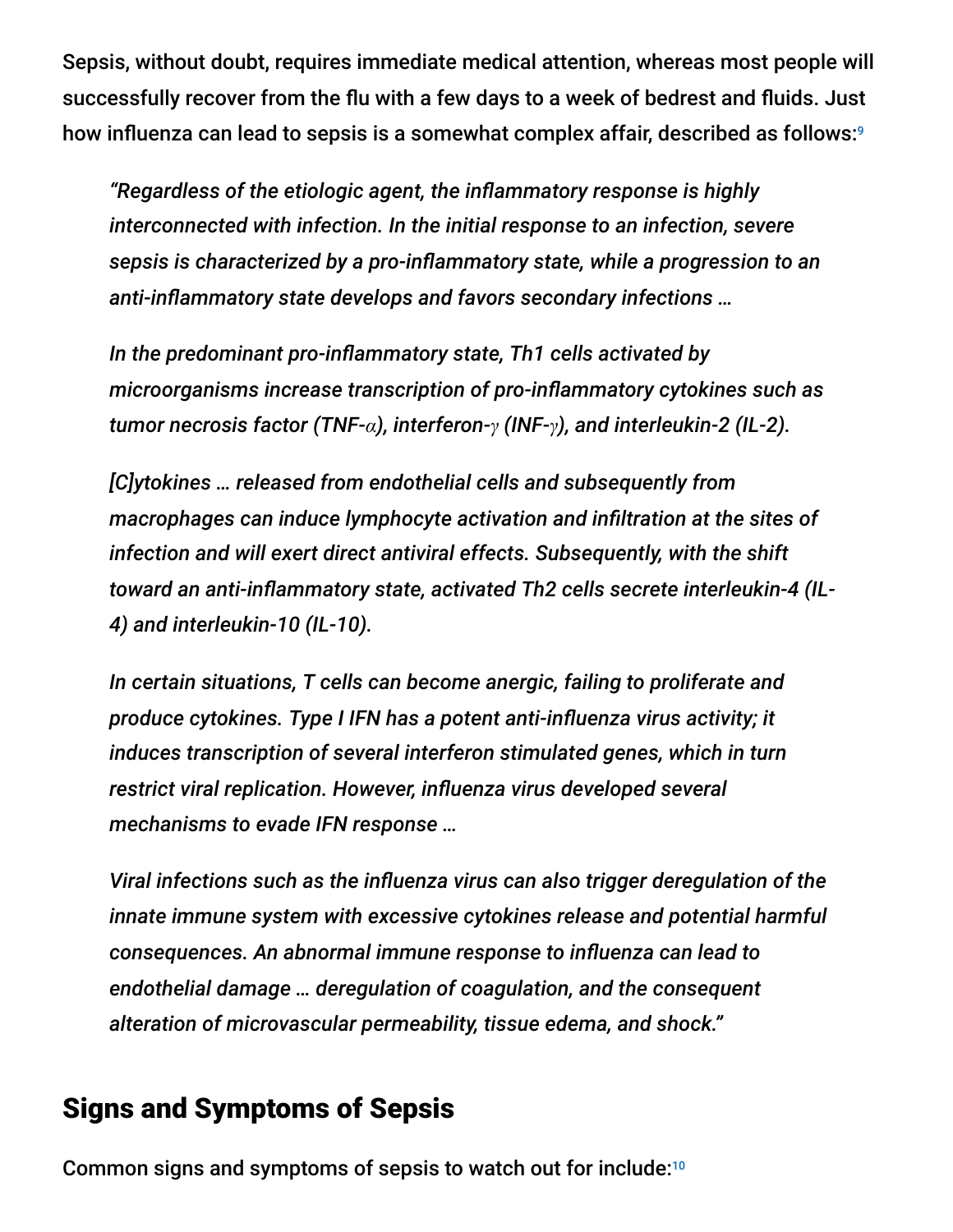- $\bullet$  A high fever
- Inability to keep fluids down
- Rapid heartbeat; rapid, shallow breathing and/or shortness of breath
- Lethargy and/or confusion
- Slurred speech, often resembling intoxication

Should a few or all of these be present, seek immediate medical attention to rule out sepsis. Also inform the medical staff that you suspect sepsis, as time is of the essence when it comes to treatment. As noted in the featured video, hydration is of utmost importance, as much of the damage caused by sepsis begins with fluid loss.

# Preventive Strategies to Reduce Your Chances of Infections

Your immune system is your first-line defense against all types of infections, be they bacterial or viral, so the most effective way to avoid coming down with flu is to bolster your immune function. While health officials claim getting an annual flu shot is the best way to ward off influenza, the medical literature actually suggests vitamin D optimization may be a far more effective strategy, and the evidence for this goes back at least a decade.

Dr. John Cannell, founder of the Vitamin D Council, was one of the first to introduce the idea that vitamin D deficiency may actually be a causative factor in influenza. His hypothesis<sup>11</sup> was initially published in the journal Epidemiology and Infection in 2006.<sup>12</sup> It was subsequently followed up with another study published in the Virology Journal in 2008. 13

The following year, a large, nationally representative study<sup>14</sup> confirmed that people with the lowest vitamin D levels indeed reported having significantly more colds or cases of the flu. Similar findings have been reported with vitamin D status and COVID, with several studies showing that persons with low vitamin D levels not only are more likely to be susceptible to the infection, but have a higher risk of hospitalization and death. 15,16,17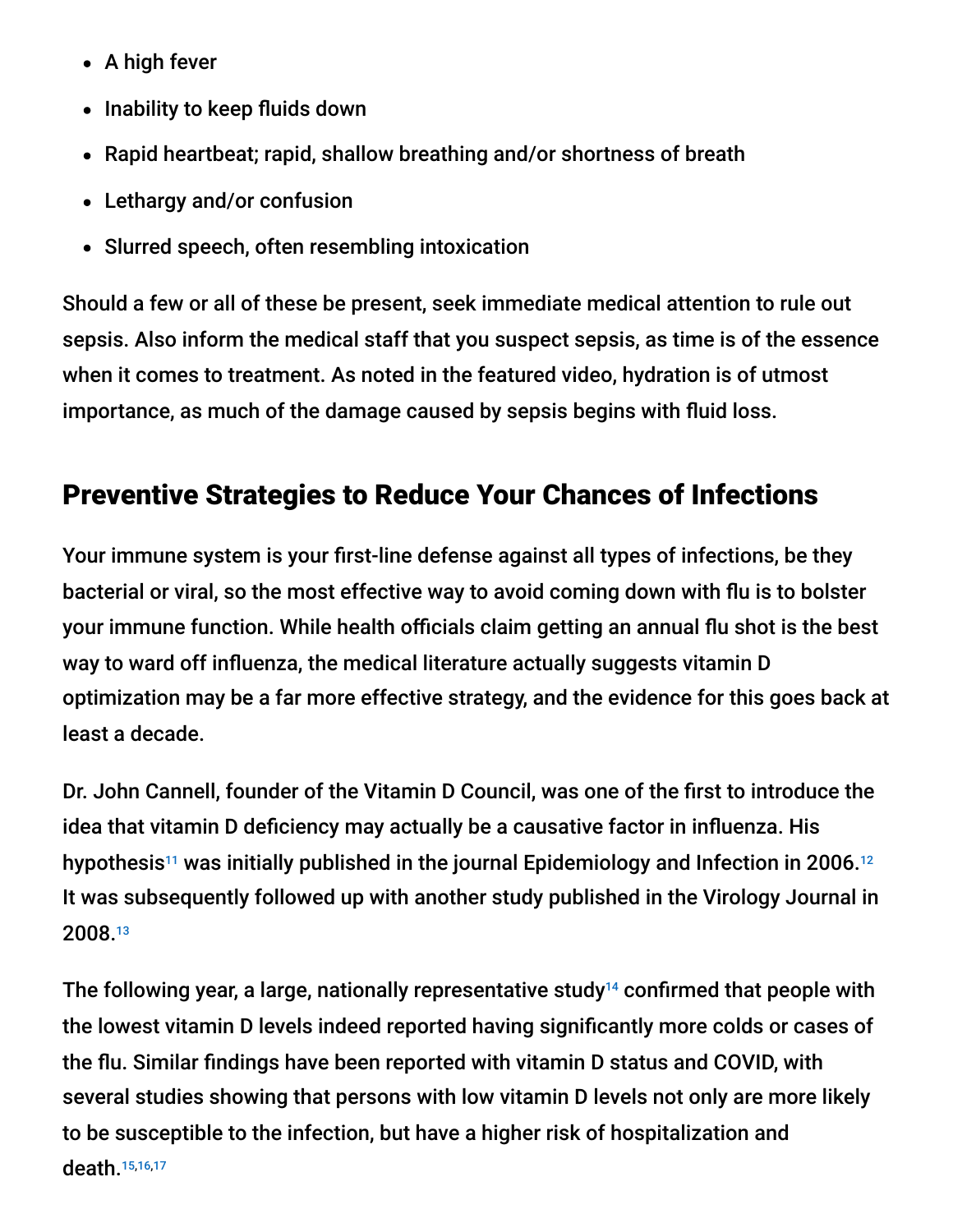With flu, a number of studies confirm the importance of your vitamin D status in fighting this viral infection. In 2017, for example, a scientific review $^{18,19}$  concluded that vitamin D supplementation boosts immunity and cuts rates of both cold and flu.

In all, 25 randomized controlled trials were included in the review, involving nearly 11,000 individuals from more than a dozen countries. People with significant vitamin D deficiency (blood levels below 10 ng/mL), taking a vitamin D supplement reduced their risk of respiratory infections such as influenza by 50%.

People with higher vitamin D levels also benefited, although not as greatly. Overall, they reduced their risk by about 10%, which the researchers stated was about equal to the effect of flu vaccines. Coincidentally, 10% was the effectiveness rate of the 2017-2018 flu vaccine. 20

The take-home message here is that vitamin D supplementation far exceeds the flu vaccine in terms of effectiveness, and the more deficient you are, the greater its protective effects when you supplement.

Aside from vitamin D, loading up on vitamins B1 and C may go a long way toward keeping you healthy through the flu season and beyond. Influenza has been successfully treated with high-dose vitamin C. $^{21}$  Taking zinc lozenges at the first sign of a cold or flu can also be helpful.

Zinc boosts immune function and plays a vital role in activating your body's T cells (white blood cells tasked with destroying infected cells). If you fall victim to frequent bacterial infections or colds, your body might be trying to tell you it needs more zinc.

## Be Aware of This Lifesaving IV Protocol

If you or a loved one contracts sepsis, whether caused by influenza or some other infection, please remember that a protocol of IV vitamin C with hydrocortisone and thiamine (vitamin B1) can be lifesaving. $^{22}$  So, urge your doctor to use it. Chances are, they might not even be aware of it.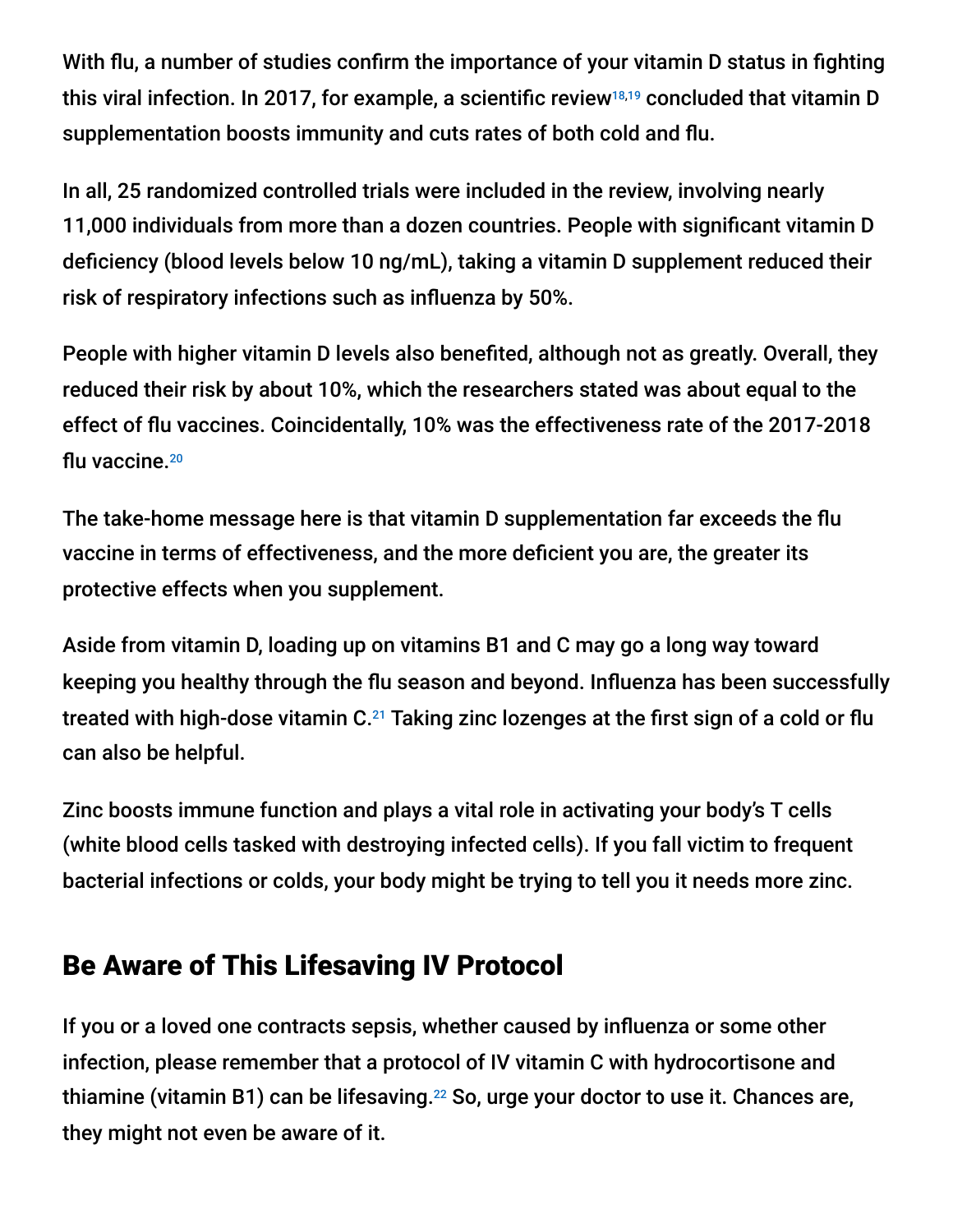This sepsis treatment protocol was developed Dr. Paul Marik<sup>23,24</sup> when he was a critical care doctor at Sentara Norfolk General Hospital in East Virginia, and clinical use has proven it to be remarkably effective for the treatment of sepsis, reducing mortality nearly fivefold.

Marik's retrospective before-after clinical study showed that giving patients IV vitamin C with hydrocortisone and vitamin B1 for two days reduced mortality from 40% to 8.5%. Of the 50 patients treated, only four died, and all of them died from their underlying disease, not sepsis. Importantly, the treatment has no side effects and is inexpensive, readily available and simple to administer, so you really have nothing to lose by trying it.

The only contraindication is if you are glucose-6-phosphate dehydrogenase (G6PD) deficient (a genetic disorder).<sup>25</sup> G6PD is an enzyme your red blood cells need to maintain membrane integrity.

High-dose IV vitamin C is a strong pro-oxidant, and giving a pro-oxidant to a G6PDdeficient individual can cause their red blood cells to rupture, which could have disastrous consequences. Fortunately, G6PC deficiency is relatively uncommon, and can be tested for.

People of Mediterranean and African decent are at greater risk of being G6PC deficient. Worldwide, G6PD deficiency is thought to affect 400 million individuals, and in the U.S., an estimated 1 in 10 African-American males have it. 26

# Flu Vaccines Don't Usually Live Up to Their Hype

Sadly, flu deaths are inevitably used to incite fear, and the recommended remedy is annual flu vaccination, even when statistics show the vaccines don't perform the way they're hyped.

For example, in January 2015, U.S. government officials admitted that, in most years, flu shots are  $-$  at best  $-50$  to 60% effective at preventing lab confirmed type A or B influenza requiring medical care. $^{27}$  And, as mentioned, the 2017-2018 flu vaccine had an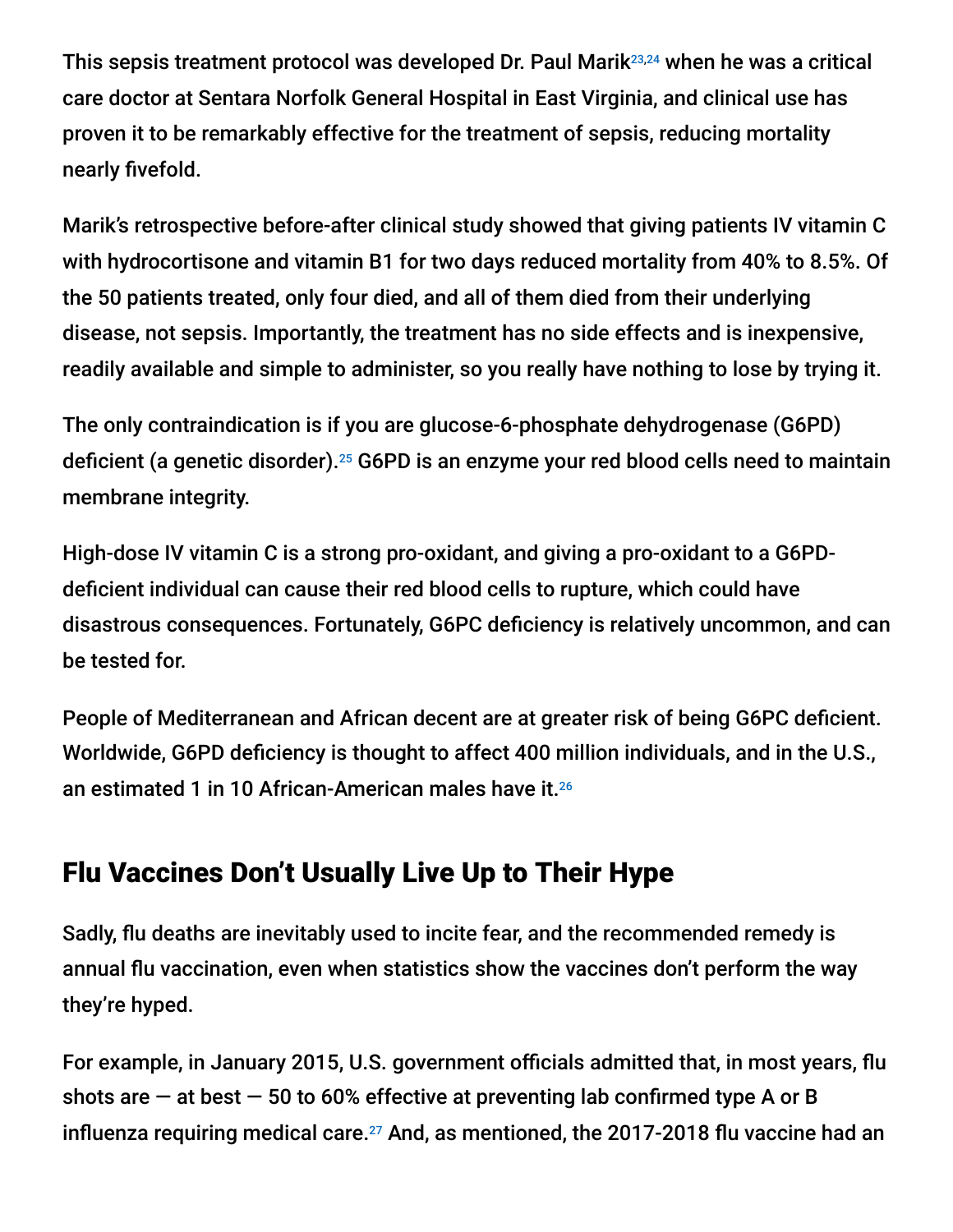effectiveness rating of just 10%, due to it being poorly matched, yet the call for flu vaccination remained.

Many also gloss over the fact that flu deaths also occur in those who have been vaccinated. Such was the case with this 8-year-old boy in Arkansas, featured in this CNN report.

Yet, despite year after year of dismal efficacy numbers, the CDC continues to push the flu vaccine. In December 2021, they said that, despite indications that the H3N2 protection for this season's vaccine may not live up to expectations, they still recommend getting the shot, as flu could be more serious in the 2021-2022 season: 28

*"Flu vaccination has many benefits yet early data suggest the number of people who have been vaccinated so far this season is down, especially among certain higher risk groups such as pregnant people and children.*

*Lower vaccination rates and reduced population immunity resulting from historic low flu activity since March 2020 could lead to widespread flu, with more serious illnesses. With ongoing COVID-19 activity, hospitals could be further stressed this winter."*

But, considering the many studies showing flu vaccines have a dismal success rate even when well-matched to circulating viral strains, the fact that vaccination continues to be touted as your first line of defense against influenza suggests this annual campaign is more about generating conformity for profit, opposed to actually improving and protecting public health.

## Flu Vaccine Likely Raises Your Risk of Illness

The fact that flu vaccines offer negligible protection against flu is bad enough, but evidence suggests the vaccine may even make you more susceptible to the disease. For example, Canadian researchers found that annual flu vaccination appears to increase your risk of pandemic illness, and cause more serious bouts of illness.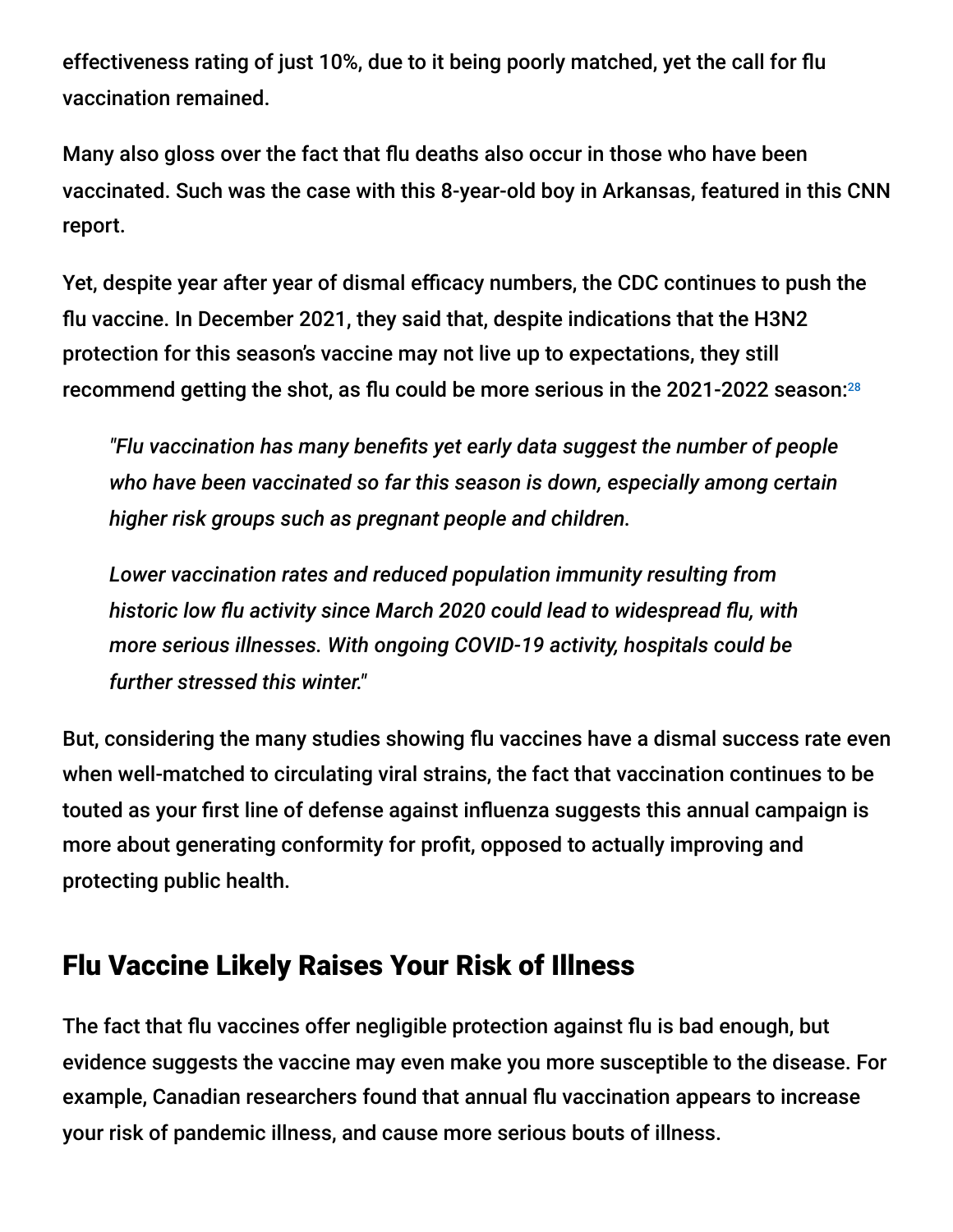Data collected from Canada and Hong Kong during 2009 to 2010 showed that people who received the seasonal flu vaccine in 2008 had twice the risk of getting the H1N1 "swine flu," compared to those who had not received a flu shot. $^{29}$ 

A well-publicized ferret study $^{\scriptscriptstyle 30}$  confirmed these results. Research $^{\scriptscriptstyle 31}$  published more than a decade ago, in 2011, also warned that the seasonal flu vaccine appears to weaken children's immune systems and increases their chances of getting sick from influenza viruses not included in the vaccine.

Some health experts claim flu vaccination will help you develop resistance against strains that are not included in the vaccine, but research has actually shown the complete opposite to be true.

When blood samples from healthy, unvaccinated children and children who had received an annual flu shot were compared, the unvaccinated group had naturally built up more antibodies across a wider variety of influenza strains compared to the vaccinated group. $32$  Flu vaccines are also associated with debilitating and potentially lifelong side effects such as Guillain–Barré syndrome and chronic shoulder injury related to vaccine administration (SIRVA). 33

But what about the claim that you might contract influenza from your flu shot? There are many anecdotal reports of people developing the worst bout of influenza they've ever had following a routine flu vaccination and, indeed, a Chinese study $^{34}$  published in 2012 appears to support such claims, finding that children had a 4.4 higher chance of contracting a viral upper respiratory infection following seasonal flu vaccine administration.

Researchers have also highlighted the influence of bias in studies looking at influenza vaccine effectiveness. As noted in one 2010 study,<sup>35</sup> "Forgoing vaccination predicted death in those who had received vaccinations in the previous five years, but it predicted survival in patients who had never before received a vaccination. We conclude that bias is inherent in studies of influenza vaccination and death among elderly patients."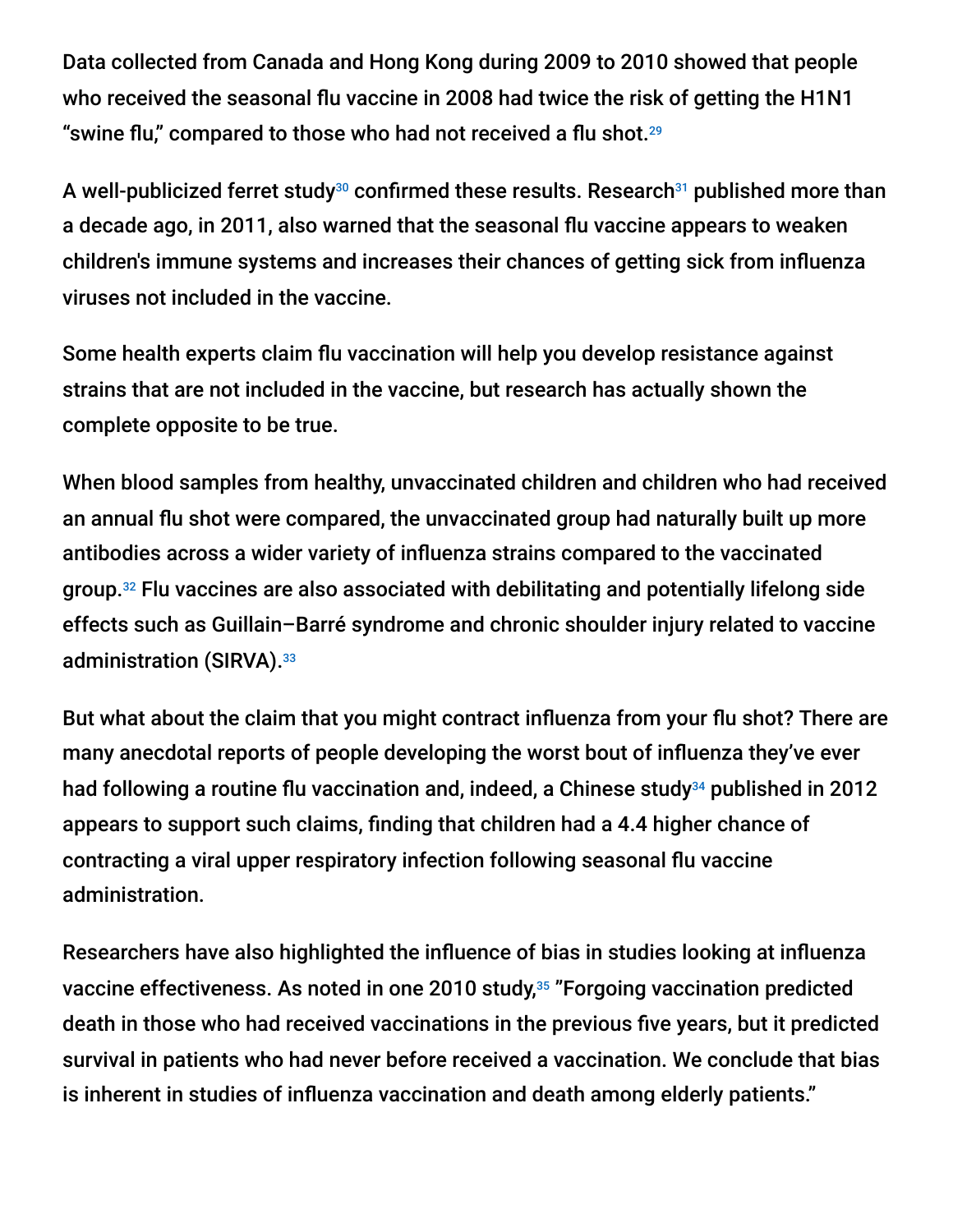### Beware: Tamiflu Can Trigger Psychosis

Should you or your child come down with the flu and your doctor or pediatrician recommends Tamiflu,0 you should know this antiviral drug has been shown to shorten the duration of flu symptoms by less than 17 hours $36,37$  It also does not reduce viral transmission and does not lower your risk of complications from the flu, such as pneumonia.<sup>38,39</sup> Scientist have also warned that the risks far outweigh the benefits.<sup>40</sup>

These risks include convulsions, brain infections, psychosis and other neuropsychiatric problems. Tamiflu made recent headlines after a 6-year-old girl started hallucinating and attempted to jump out a second story window.<sup>41</sup> "I don't think the 16 hours of symptom relief from the flu is worth the possible side effects that we went through," the girl's father told ABC7 News. 42

Indeed, a number of studies have observed that Tamiflu may cause psychiatric symptoms. Research $^{43}$  published in 2015 reported the case of a 22-year-old man who "complained of mood swings, suicidal feelings, auditory hallucinations, memory deterioration and insomnia" after taking the drug. Other studies<sup>44</sup> have found more than half of all children taking Tamiflu suffer side effects from the drug. 45

# Dangerous Lies Told by the CDC

Prior to the global H1N1 scare, the U.S. government stockpiled \$1.5 billion of this basically useless antiviral  $-$  money that could have been spent in far better ways than merely enriching Roche's company pockets. As noted in an article about Tamiflu by The Atlantic, "The only people helped by the proven-to-be-ineffective drug are its manufacturers." 46

A 2013 Forbes article $^{47}$  also spelled out a number of flaws in the science behind Tamiflu, and how benefits were overstated. Despite all of this overwhelming evidence, the CDC to this day continues to recommend both flu vaccines and antiviral drugs like Tamiflu. 48,49They even continue to claim antiviral drugs "may prevent serious flu complications"  $$ though the evidence clearly shows Tamiflu does no such thing.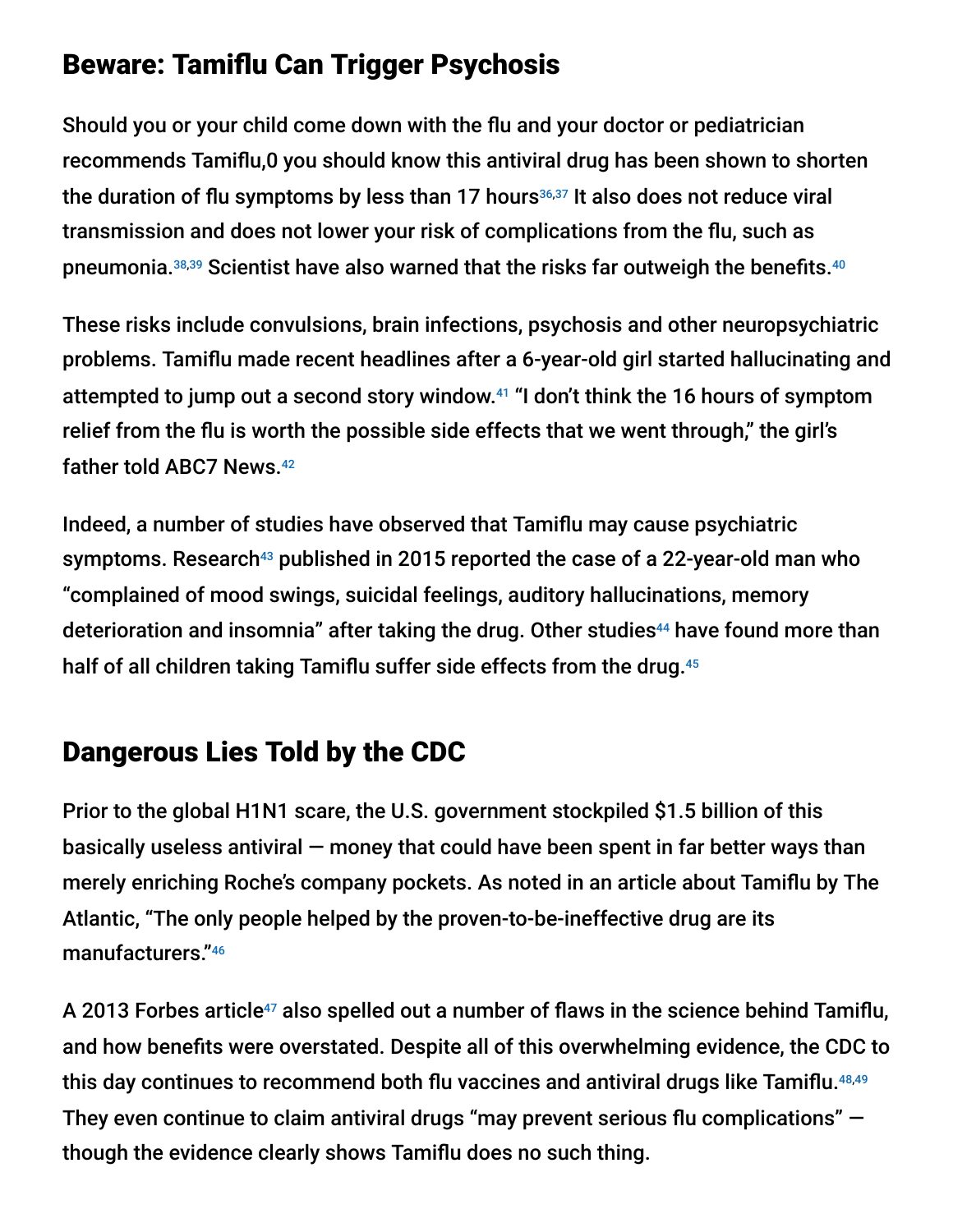The take-home message here is to do your homework, and not blindly follow public health recommendations. Also avoid falling prey to unreasonable fears. All deaths are tragic, but people die from influenza with and without flu vaccines. People also die without certain drugs, and from drugs.

Remember, optimizing your vitamin D to a level of 60 to 80 ng/mL may be one of the most effective flu prevention strategies out there. Also familiarize yourself with the signs and symptoms of sepsis, and urge your doctor to administer Marik's IV vitamin C protocol should you or a loved one be diagnosed with sepsis. It just might save your life.

#### **Sources and References**

- <sup>1</sup> [CDC FAQs 2021-2022 Season January 31, 2022](https://www.cdc.gov/flu/season/faq-flu-season-2021-2022.htm)
- <sup>2</sup> [CDC Who Should and Who Should NOT Get a Flu Vaccine August 24, 2021](https://www.cdc.gov/flu/prevent/whoshouldvax.htm)
- <sup>3</sup> [CDC Urges Flu Vaccination as Flu Activity Picks Up December 28, 2021](https://www.cdc.gov/flu/spotlights/2021-2022/flu-activity-picks-up.htm)
- <sup>4</sup> [Biomerieux](https://www.biofiredx.com/blog/link-between-covid-19-sepsis/)
- <sup>5</sup> [Elsevier June 26, 2017](https://www.elsevier.com/about/press-releases/research-and-journals/readily-available-drug-cocktail-can-help-prevent-sepsis-shock-and-death)
- <sup>6</sup> [NPR March 23, 2017](http://www.npr.org/sections/health-shots/2017/03/23/521096488/doctor-turns-up-possible-treatment-for-deadly-sepsis)
- <sup>7</sup> [Chest June 2017; 151\(6\): 1229-1238](http://www.sciencedirect.com/science/article/pii/S0012369216625643)
- <sup>8</sup> [Virulence 2014 Jan 1;5\(1\):137-42](https://pubmed.ncbi.nlm.nih.gov/24253109/)
- <sup>9</sup> Virulence January 1, 2014; 5(1): 137-142
- <sup>10</sup> [Mayo Clinic January 13, 2015](https://newsnetwork.mayoclinic.org/discussion/influenza-and-sepsis-mayo-expert-describes-warning-signs-of-severe-sepsis-septic-shock/)
- <sup>11</sup> [Epidemic Influenza and Vitamin September 15, 2006](http://www.whale.to/a/cannell.html)
- <sup>12</sup> Epidemiology and Infection 2006 Dec; 134(6): 1129-40
- <sup>13</sup> [Virology Journal 2008; 5:29](http://www.virologyj.com/content/5/1/29)
- <sup>14</sup> [Archives of Internal Medicine 2009;169\(4\):384-390](http://jamanetwork.com/journals/jamainternalmedicine/fullarticle/414815)
- <sup>15</sup> [Front. Public Health, 22 December 2021](https://www.frontiersin.org/articles/10.3389/fpubh.2021.736665/full)
- <sup>16</sup> Risk Manag Healthc Policy. 2021; 14: 31-38. January 7, 2021
- <sup>17</sup> [Nutrients 2020](https://www.mdpi.com/2072-6643/12/11/3361/pdf)
- [BMJ 2017; 356:i6583](http://www.bmj.com/content/356/bmj.i6583) 18
- <sup>19</sup> [NPR February 16, 2017](http://www.npr.org/sections/health-shots/2017/02/16/515428944/a-bit-more-vitamin-d-might-reduce-winter-colds-and-flu)
- <sup>20</sup> [New England Journal of Medicine January 4, 2018; 378:7-9](http://www.nejm.org/doi/full/10.1056/NEJMp1714916#t=article)
- <sup>21</sup> [Journal of Manipulative and Physiological Therapeutics 1999 Oct;22\(8\):530-3](https://www.ncbi.nlm.nih.gov/pubmed?orig_db=PubMed&cmd=Search&term=%22Journal+of+manipulative+and+physiological+therapeutics%22%5BJour%5D+AND+530%5Bpage%5D+AND+1999%2F10%5Bpdat%5D)
- <sup>22</sup> [NPR March 23, 2017](http://www.npr.org/sections/health-shots/2017/03/23/521096488/doctor-turns-up-possible-treatment-for-deadly-sepsis)
- <sup>23</sup> [Chest June 2017; 151\(6\): 1229-1238](http://www.sciencedirect.com/science/article/pii/S0012369216625643)
- <sup>24</sup> [Dr. Malcolm Kendrick, January 28, 2017](https://drmalcolmkendrick.org/2017/01/28/vitamin-c-an-update/)
- <sup>25, 26</sup> [NIH.gov Glucose-6-Phosphate Dehydrogenase Deficiency](https://ghr.nlm.nih.gov/condition/glucose-6-phosphate-dehydrogenase-deficiency)
- <sup>27</sup> [MMWR January 16, 2015; 64\(01\): 10-15](http://www.cdc.gov/mmwr/preview/mmwrhtml/mm6401a4.htm)